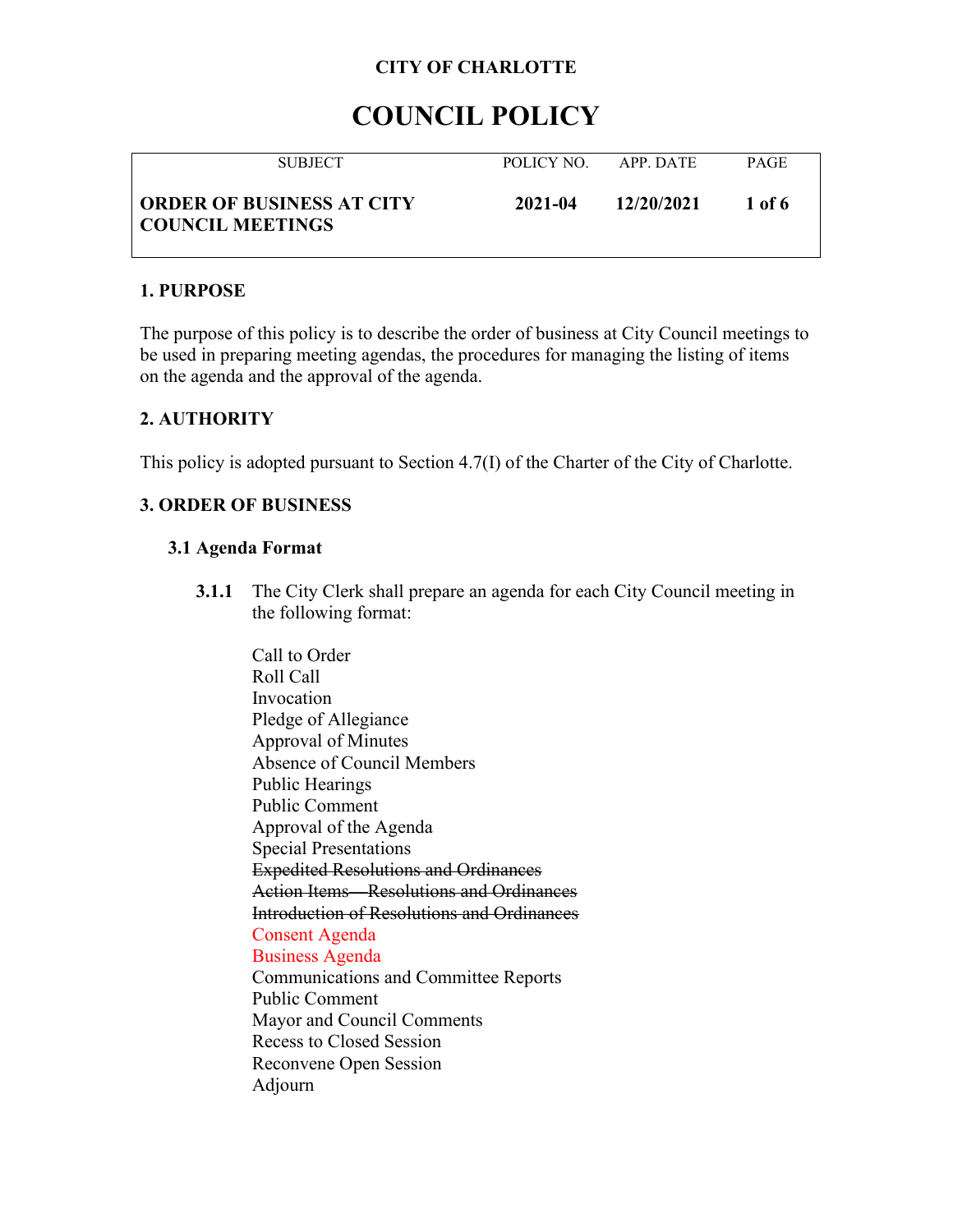# **COUNCIL POLICY**

| <b>SUBJECT</b>                                              | POLICY NO | APP DATE   | <b>PAGE</b> |
|-------------------------------------------------------------|-----------|------------|-------------|
| <b>ORDER OF BUSINESS AT CITY</b><br><b>COUNCIL MEETINGS</b> | 2021-04   | 12/20/2021 | 2 of 6      |

**3.1.1.1** If no agenda items are received for a particular agenda category, the City Clerk may omit that category from the printed agenda.

### **3.2 Special Presentations**

**3.2.1 Purpose.** This portion of the agenda is intended for longer presentations by staff members, council members and guests for which no resolution or ordinance has been introduced. This portion of the agenda may also be used for ceremonial presentations.

### **3.3 Expedited Resolutions and Ordinances Consent Agenda**

- **3.3.1 Purpose.** This portion of the agenda is for the consideration of resolutions and ordinances that are requested to be approved after a single reading matters that are requested to be approved without discussion. It is generally reserved for resolutions matters that are routine, such as the approval of claims and accounts, mayoral appointments and ceremonial resolutions and proclamations and for resolutions that are of an urgent nature and for emergency ordinances.
- **3.3.2 Removal of Expedited Resolutions and Ordinances.** A majority of Council may vote to remove an expedited resolution or ordinance to "Introduction of Resolutions and Ordinances Business Agenda."

### **3.4 Action Items—Resolutions and Ordinances Business Agenda**

- **3.4.1 Purpose.** This portion of the agenda is intended for consideration of resolutions and ordinances that have had a first reading pursuant to the section 3.5 below matters that Council will deliberate prior to considering for approval.
- **3.4.2 Order.** As a courtesy to citizens who might be in attendance, those matters that are expected to be of greater interest should be listed earlier on the agenda.
- **3.4.3 Actions Permitted; Removal from the Agenda.** Resolutions and ordinances Items considered under this portion of the agenda may be discussed, amended, tabled or removed from the agenda. If no action is taken, the resolution or ordinance matter will be placed on the agenda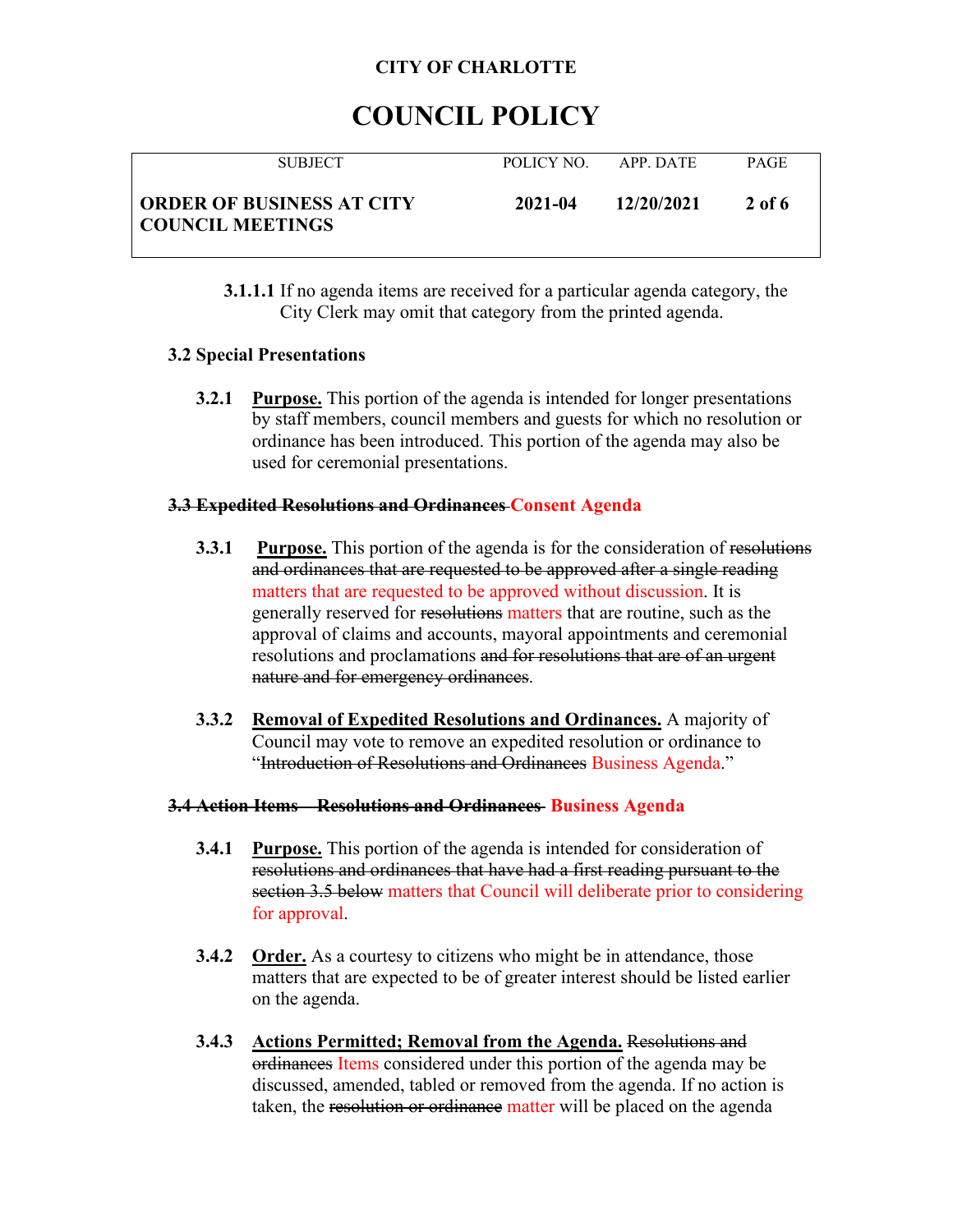# **COUNCIL POLICY**

| <b>SUBJECT</b>                                              | POLICY NO. | APP DATE   | <b>PAGE</b> |
|-------------------------------------------------------------|------------|------------|-------------|
| <b>ORDER OF BUSINESS AT CITY</b><br><b>COUNCIL MEETINGS</b> | 2021-04    | 12/20/2021 | -3 of 6     |

under Action Items Business Agenda for the following meeting. If no action has been taken after having been placed on the Action Items agenda for two consecutive regular meetings, it will be removed from the agenda but may be reintroduced at a subsequent meeting.

#### **3.5 Introduction of Resolutions and Ordinances**

- **3.5.1 Purpose.** This portion of the agenda is intended for the introduction, first reading, discussion and amendment of resolutions and ordinances other than those introduced under "Expedited Resolutions and Ordinances."
- **3.5.2 Form.** Resolutions shall be presented in the form prescribed in Council Policy 2015-06 Resolutions. Ordinances shall be presented in the form prescribed in Council Policy 2015-04 Procedure for Considering and Adopting Ordinances.
- **3.5.3 Actions Permitted; Removal from the Agenda.** Resolutions and ordinances considered under this portion of the agenda may be discussed, amended, tabled or removed from the agenda. Unless another date is specified, a motion to accept the first reading of a resolution advances the resolution to "Action Items—Resolutions and Ordinances" on the agenda for the subsequent regular Council meeting. A motion to accept the first reading of an ordinance shall advance the ordinance in accordance with the provisions of Council Policy 2015-04 Procedure for Considering and Adopting Ordinances. If no action is taken, the resolution or ordinance may be reintroduced at a subsequent meeting.

#### **3.6 Communications and Committee Reports**

**3.6.1 Purpose.** This portion of the agenda is for oral and written reports to be provided to the Council by staff members, communications received that are addressed to or might be of interest to Council members, and reports by Council members of meetings of boards and commissions attended by them. Matters included under communications and committee reports generally require no action.

### **4. APPROVAL OF THE AGENDA**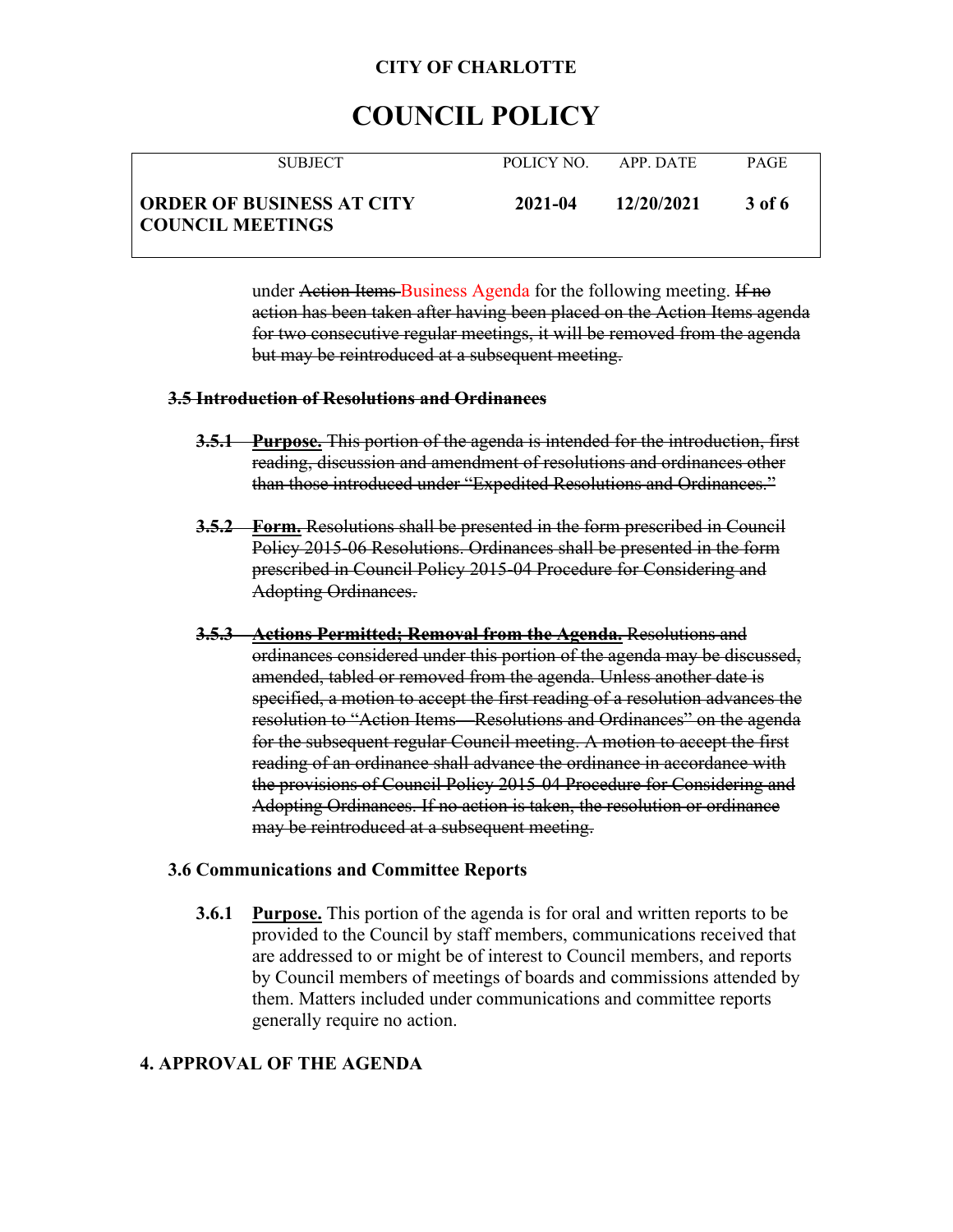# **COUNCIL POLICY**

| <b>SUBJECT</b>                                              | POLICY NO. | APP DATE   | <b>PAGE</b> |
|-------------------------------------------------------------|------------|------------|-------------|
| <b>ORDER OF BUSINESS AT CITY</b><br><b>COUNCIL MEETINGS</b> | 2021-04    | 12/20/2021 | 4 of 6      |

- **4.1 Meaning.** In approving the agenda, City Council is indicating its willingness to consider the items on the agenda in the order in which they are presented. The approval of the agenda does not preclude the consideration of or action on matters brought to the Council's attention through public comments, special presentations, staff reports or Mayor and Council comments but such action shall be made in a manner consistent with this policy.
- **4.2 Additions to the Agenda.** The Mayor, Council members, or City Manager may request during consideration of the approval of the agenda that additional items be included that were not listed on the printed agenda. Section 4.7(M) of the Charter requires the affirmative vote of five or more members of the Council to consider the addition to the agenda of any item not received by the City Clerk by noon on the Friday preceding the Council meeting.
- **4.3. Form of Motion.** A motion to approve the agenda should follow an opportunity for Council members to request additions to the agenda, to request a change in the order in which items are considered, or to make corrections. The motion should take the general form "I move the agenda be approved as printed with the following changes: [list changes]."
- **4.4 Changes Following Agenda Approval.** When the Mayor or presiding officer determines that public interest in a particular agenda item warrants changing the order in which it is brought forth for consideration, he/she may move an item forward on the agenda.

# **5. PLACING ITEMS ON THE AGENDA**

- **5.1 Principle.** As a general rule, items that are appropriate for placing on the agenda for Council consideration and action are those that, as a matter of law, ordinance, rule or policy, require Council approval, those that involve the consideration of policy matters, and those related to Council's responsibility for overseeing the administration in its execution of policy. Other matters should generally take the form of a report or communication to the Council, be the subject of public comment, or be addressed as a part of Mayor and Council comments.
- **5.2 Responsibility of the City Manager.** The City Manager shall be responsible for determining whether items of business brought forward by administrative staff members are appropriate for inclusion on the agenda. He/she shall have the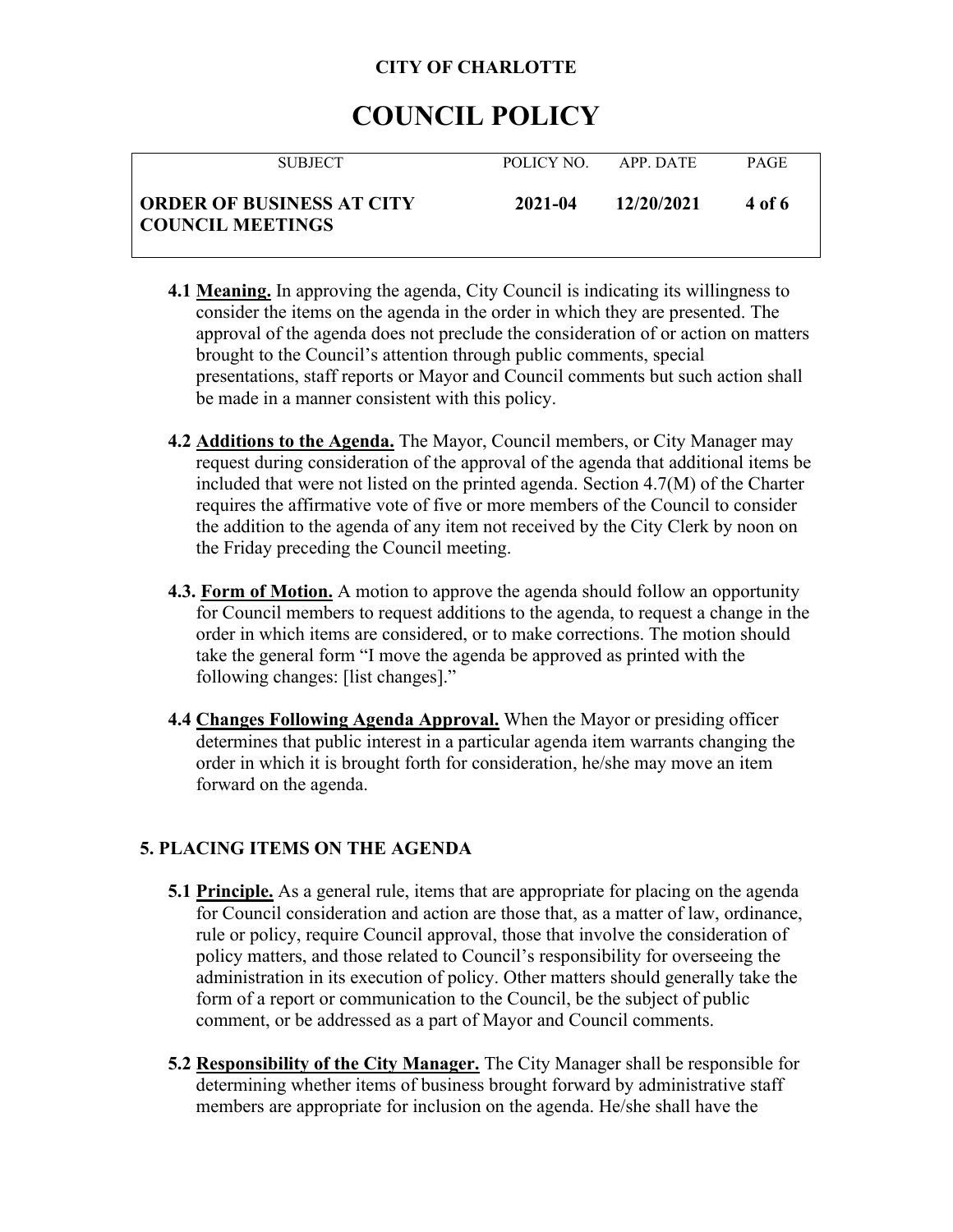# **COUNCIL POLICY**

| <b>SUBJECT</b>                                              | POLICY NO. | APP DATE   | <b>PAGE</b> |
|-------------------------------------------------------------|------------|------------|-------------|
| <b>ORDER OF BUSINESS AT CITY</b><br><b>COUNCIL MEETINGS</b> | 2021-04    | 12/20/2021 | 5 of 6      |

responsibility for insuring that matters of importance are placed on the agenda so that they can receive timely consideration by the Council.

- **5.3 Requests from the Mayor and Council Members.** The Mayor and Council members shall be permitted to present matters to the City Clerk that they wish to have listed on the agenda.
- **5.4 Requests from Citizens.** On occasion, members of the general public request that an item of concern to them be given a place on the Council's agenda. Such requests shall be made in writing to the Council or in person during public comment. Unless Council determines that there is some urgency in taking up such a matter immediately, such requests should be included on a subsequent agenda, subject to Council approval.

## **6. AGENDA DISTRIBUTION**

Except as provided below, a copy of the agenda and related documents will be distributed to Council members in electronic form on the last work day of the week preceding the Council meeting. Council members may request the city clerk to print all or any portion of the agenda packet and related documents.

- **6.1 Claims.** To provide additional time for Council members to seek and receive information regarding claims submitted for payment, a list of claims will be distributed to Council members via electronic mail not later than 5:00 p.m. on the Wednesday preceding the City Council meeting at which approval is to be sought.
	- **6.1.1.** Questions regarding claims should be submitted to the Finance Director. Questions may be submitted via electronic mail or telephone.
	- **6.1.2.** Responses to questions regarding claims received prior to noon on the Friday before the Council meeting will be distributed to the entire City Council in a memorandum published as part of the agenda packet for the meeting at which approval is sought. The Finance Director may also respond directly to the Council member submitting a question.

## **7. POLICY REPLACED**

This policy replaces Council Policy 2016-05.